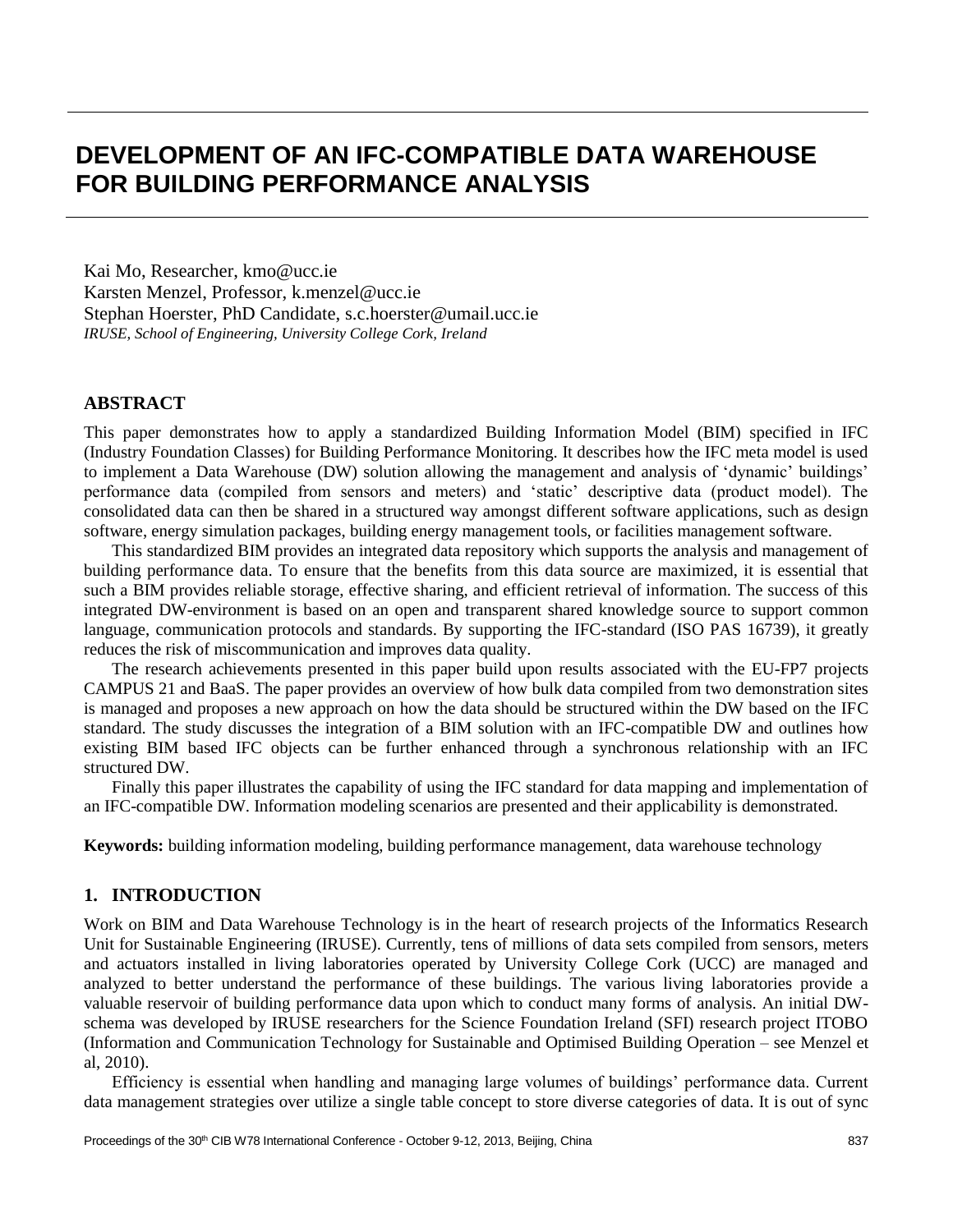with peripheral applications such as support for BIM data, leading to inefficiencies in extracting a specific piece of information (Y. –S. Jeong et al. 2009). Furthermore, adding new devices to, and retrieving relevant data from DW requires a certain level of manual interaction within existing DW schema. The motivation of this research is to address these deficits and produce an unified database schema that can be used to share performance data in a structured way amongst different software applications.

In this paper, a new concept of a scalable schema for a data warehouse, focused on Building Performance Analysis, is being proposed. Its aim is formulated:

- to improve the compatibility with the well-established BIM applications,
- to improve the scalability of the DW to efficiently accommodate the exponentially increasing quantity of data and
- to provide flexible mechanisms for multi-dimensional data analysis on different levels of granularity.

The major elements of the newly proposed DW schema will be discussed based on the existing IFC standard (ISO/PAS 16739:2005). The paper will also discuss partitioning and decentralization strategies in the schema implementation. Finally, a DW cube is demonstrated to allows efficient acquisition of structured data.

# **2. EXISTING DATA WAREHOUSE**

The existing DW schema consists two different database schemas, each of them dedicated to the management of building performance data compiled from a specific building.

The ERI\_DW schema manages data from the ERI building, compiled from a commercial Building Management System (BMS), a Building Information Model (BIM), a Maintenance Management System (MMS) and a Wireless Sensor Network (WSN). The CEE\_DW schema manages data from CEE-building which is compiled from a BMS and a BIM (More greater details explained in A. Ahmed, 2010).

The structure of these two schema is similar due to the reason they are all developed by the same research group. The number of database objects in each schema varies due to their differing purposes and level of data objects as can be seen from the summary Table 1. Commonly used objects belong to category 1 and 2. They are categorized as dimensional data and fact data. Attributes and semantic context of dimensional data is comparable to IFC objects. However, even in these cases neither the names of the schema objects nor the names of their attributes are compatible to IFC data model as defined in IOS16739.

| NO.            | <b>CATEGORY</b>                                         | <b>ERI_DW</b> | <b>CEE_DW</b> |
|----------------|---------------------------------------------------------|---------------|---------------|
|                | Dimensional Data (compiled from BIM)                    | 8 tables      | 9 tables      |
|                | Fact Data (sensor & meter readings)                     | 3 tables      | 3 tables      |
|                | Tables for Building Control and Maintenance Management. | 6 tables      | 6 tables      |
| $\overline{4}$ | Views for DW-Performance Optimisation                   | 4 views       |               |
|                | <b>Views for Management</b>                             | 1 views       |               |

Table 1: Overview of total numbers of schema objects

The major deficit of the existing DW-meta model is its inflexibility for modeling interdependencies between information objects, since the principle of objectified relationships is not implemented. This leads to a limited compatibility with the IFC standard and the lack for extendibility and customization of the existing meta data model. Furthermore, the accessibility of building performance data is limited, since there exists no clearly defined mechanism to subscribe to services which would allow easy access to building performance data. Therefore, our re-engineering activities are guided to ensure semantic compatibility with a leading BIM-standard – IFC - and to ensure that the analytical functionality meets industry needs.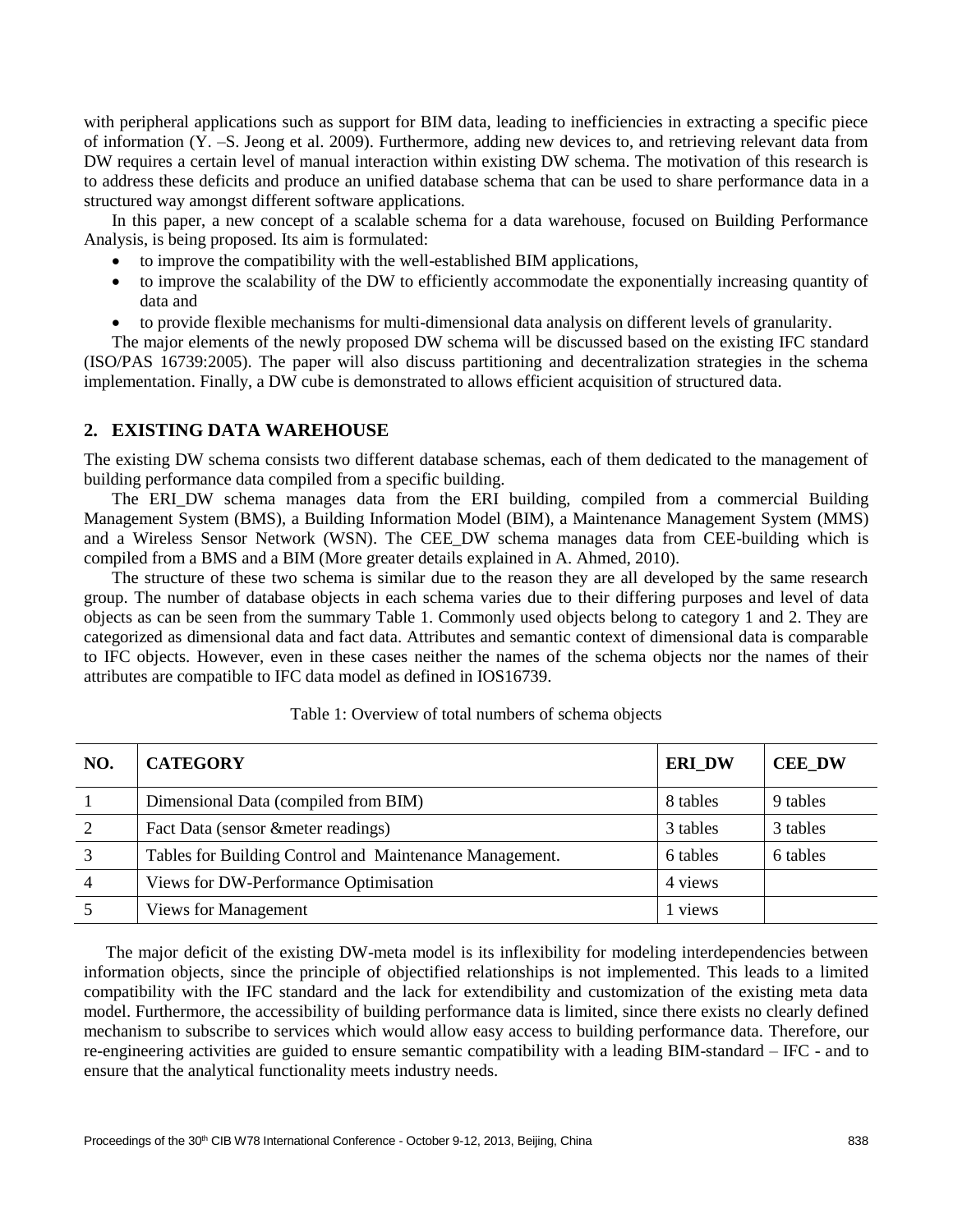# **3. DATA MODELLING**

In this chapter the development process for the re-engineered meta-model of the  $2<sup>nd</sup>$  generation of our DW application is discussed. We highlight the major changes implemented during the re-engineering process.

## **3.1 Semantic Richness**

The major elements of the newly proposed data warehouse schema follow the specifications given in the open IFC-standard (BuildingSmart, 2013). The meta model of IFC 4 offers a rich body of semantic information covering most BIM disciplines such as architecture, structural engineering, building services engineering, building automation, construction management, and facilities management (BimServer 2012). The initial purpose of using IFC 4 was to improve the efficiency of data exchange between CAFM software, design software and the newly introduced DW. Main features and elements of this schema are explained in Menzel et al. 2013a.

The 'IfcSensor' object and 'IfcSensorType' object are introduced by BuildingSmart in IFC 4, which are used to describe the occurrence of any single sensor within the IFC domain (BuildingSmart 2012). Both information objects are defined as a subclass of IfcDistributionControlElement or ifcDistributionControlElementType. By using the 'standard inheritance tree structure' many relationship definitions for BIM-objects are becoming part of the definition of the 'ifcSensor' information object which simplifies the implementation of such a model.

The sensors used within the ITOBO project are capable of measuring multiple data streams, e.g. temperature, humidity, or lux level etc. IfcSensor offers a property called IfcSensorTypeEnum, which allows the definition of 22 different sensor types and covers almost generic measurable mediums. For each sensor type, a dedicated property set is defined. The mechanism provides a very rich, and commonly agreed, set of attribute definitions to modelers.

| <b>Existing DW</b> | New Meta Model (ifc 2.x4)                           |                                                       |  |
|--------------------|-----------------------------------------------------|-------------------------------------------------------|--|
| Attribute Name     | Attribute Name                                      | Attribute Type (or required relationship)             |  |
|                    | Inherited from entity ifcRoot                       |                                                       |  |
| Node_Type_id       | GlobalId                                            | IfcGloballyUniqueId                                   |  |
| Name               | Name                                                | <b>OPTIONAL IfcLabel</b>                              |  |
| Description        | Description                                         | <b>OPTIONAL IfcText</b>                               |  |
|                    | Inherited from entity IfcObject                     |                                                       |  |
| <b>Status</b>      | ifcSensorPHistory:                                  | Accessible through objectified relationship           |  |
|                    | <b>Status</b>                                       | ifcRelDefinesByProperties: RelatingPropertyDefinition |  |
| Interval           | ifcRegularTimeSeries:                               | Accessible through objectified relationship           |  |
|                    | <b>Timestep</b>                                     | ifcRelDefinesByProperties: RelatingPropertyDefinition |  |
|                    | Inherited from entity IfcProduct                    |                                                       |  |
| Node_id            | ifcAsset:                                           | Accessible through objectified relationship           |  |
|                    | <b>GlobalId and Name</b>                            | ifcRelAssignsToGroup: RelatedObjects                  |  |
|                    | Inherited from entity IfcElement                    |                                                       |  |
| Tag                | <b>Tag</b>                                          | <b>OPTIONAL</b> IfcIdentifier                         |  |
| Location_id (FK)   | ifcSpatialStructureElement:                         | Accessible through objectified relationship           |  |
|                    | <b>GlobalId and Name</b>                            | ifcRelContainedInSpatialStructure: RelatingStructure  |  |
|                    | Inherited from entity IfcDistributionElement        |                                                       |  |
| IPaddressOrDataLog | ifcDistributionPort:                                | Accessible through objectified relationship           |  |
|                    | <b>Name</b>                                         | ifcRelconnectsPortToElement: RelatingPort             |  |
|                    | Inherited from entity IfcDistributionControlElement |                                                       |  |
| Equipment_id (FK)  | ifcDistributionFlowElement:                         | Accessible through objectified relationship           |  |
|                    | <b>GlobalId and Name</b>                            | ifcRelFlowControlElements: RelatingFlowElement        |  |
|                    | entity IfcSensor                                    |                                                       |  |
| Sensortype         | PredefinedType                                      | OPTIONAL IfcSensorTypeEnum                            |  |

Table 2: Schema Mapping for the ifcSensor Information Object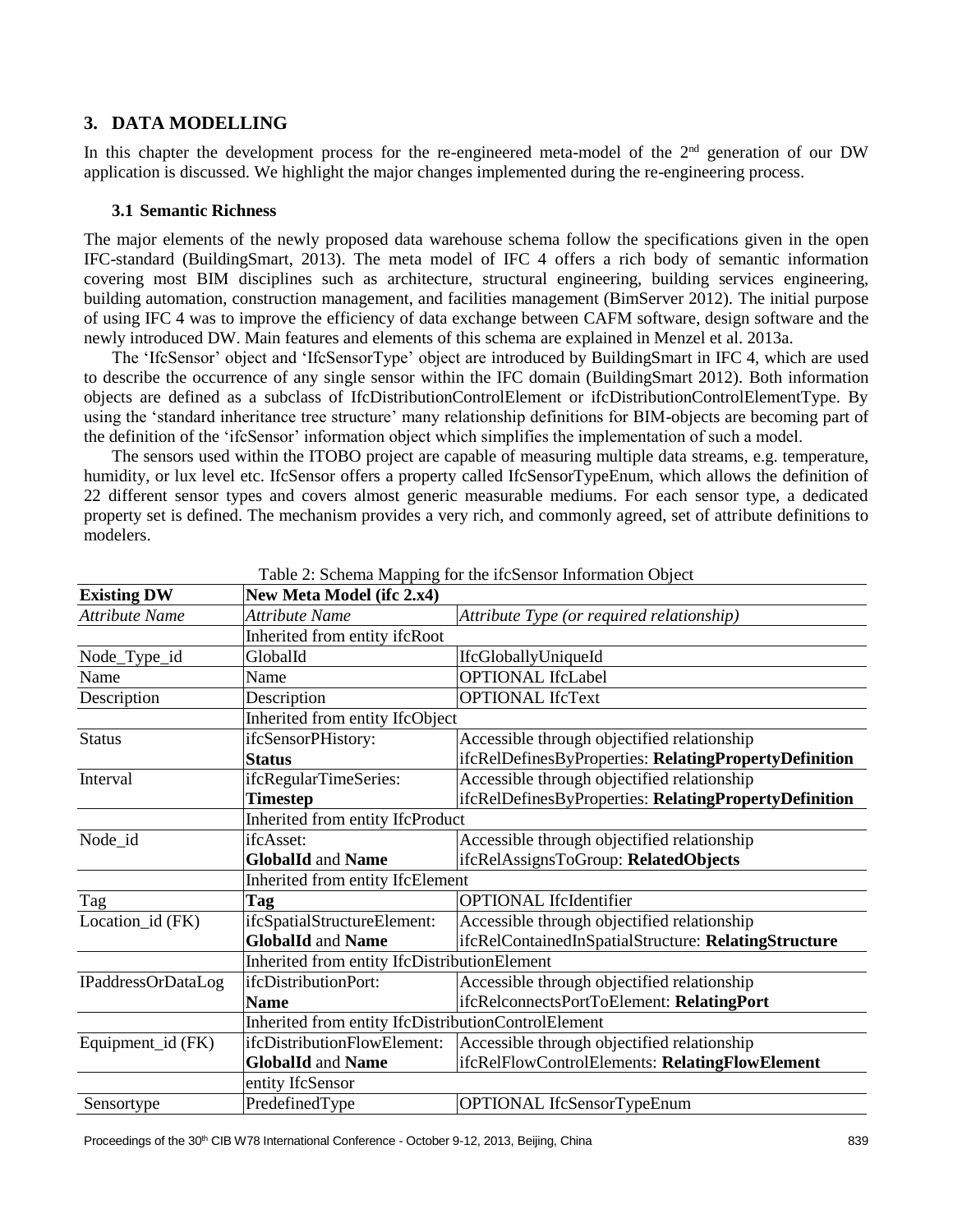### **3.2 BIM-Compatibility**

Table 2 (overleaf) illustrates the differences between the sensor definition of the existing DW schema and IFC sensor definition. All objects supported in the old database can be re-engineered to support an IFC naming conventions and object extensions in line with inherited attributes.

The existing DW is implemented as an entity-relationship model. Relations between database objects are modeled using the concepts of primary and foreign keys (e.g. LocationId and EquipmentID as foreign keys to tables containing rooms or building services components). However, the IFC meta model introduces the concept of objectified relationships to manage entities' relationships. Relationship objects are categorized as either assignments, associations, aggregations, declarations, or decompositions.

### **3.3 Extraction, transformation and loading**

In the old database schema, BIM data are normally filled manually according to research reports by surveyors. Different reports can easily generate duplicated data leading to replicated records in the database. To avoid this from happening and also to improve the interoperability, transforming the existing database schema into IFCcompatible schema is inevitable. Table 2 gives a good view where an existing object can be beneficial by mapping to an IFC object. Entities in the new DW schema are fully compatible to IFC objects. The new DW schema not only unified the object names and attributes, but also greatly improved the efficiency of data exchange between BIM and DW as shown in Figure1. Multiple steps to transfer data can be eliminated.



Figure 1: Data Exchange Process between BIM and DW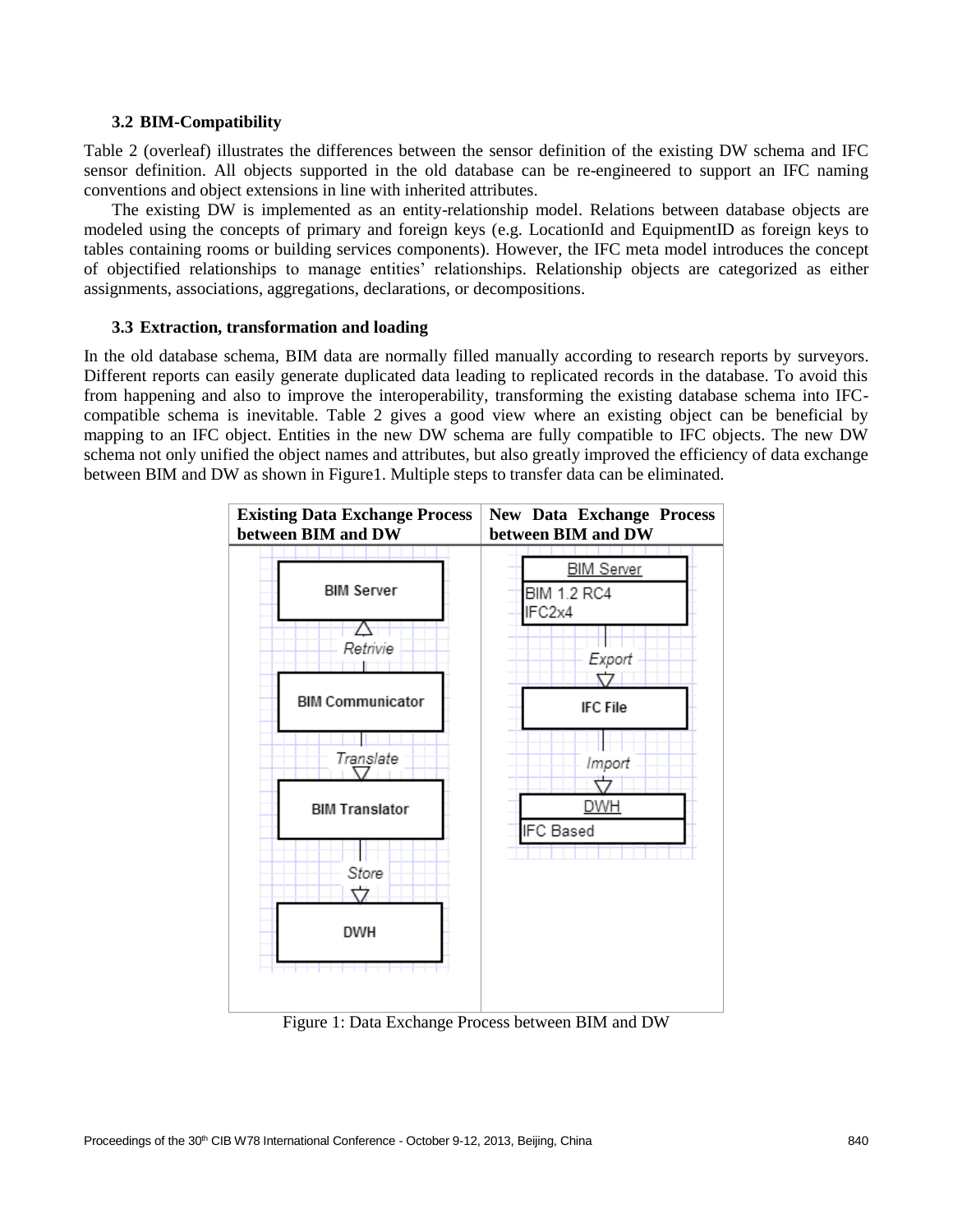## **3.4 Multi-dimensional Data Analysis**

Key performance indicators in facilities and energy management can be calculated against multiple comparison criteria. For example, a space-related KPI can determine max, min, or average temperature in all rooms of the first floor. A component-related KPI provides the supply temperature for the underfloor heating.

Space related KPI can be calculated if sensors are linked to space objects. In order to assign sensors to a corresponding room, a connection between entities needs to be defined. IFC introduces the IfcRelContainnedInSpatialStructure object to manage the relationship of sensor objects to a spatial objects such as building, space, and zone. The relationship is shown in Figure 2.

Other types of KPI and how these can be used to evaluate the performance of buildings' services systems is explained in greater detail in Menzel et al. 2013b.



Figure 2: Class Hierarchy of IfcSensor and IfcSpatialStructureElement

Benchmarking is the process of comparing one's business processes and performance metrics to industry bests or best practices from other industries (Wikipedia, "Benchmark"). A benchmark criteria for building performance, exploiting space related KPI, is the comparison of temperatures in rooms with comparable features. For example, when all offices south facing, identify rooms with extreme deviations from the mean value, indicating that either system components are mal functioning or the users interfere with the systems, e.g. by forgetting to close a window in a room. Also, benchmarking of a specific room's performance is possible by comparing the relative humidity (RH), the temperature (T) against defined industry standards, norms and regulations. Finally, the performance of building services components becomes possible by comparing the thermal comfort (RH and T) against the status of valves and the windows indicating what amount of resources was required to achieve a certain thermal comfort.

## **3.5 DW Performance Optimization**

Trends for KPI and benchmarks are calculated either over a long timeframe (trends) or over a broad variety of objects with comparable features (benchmarks). Therefore, complex retrieval patterns need to be executed. Partitioning, in combination with indexing and materialized views, is one way to optimize the execution.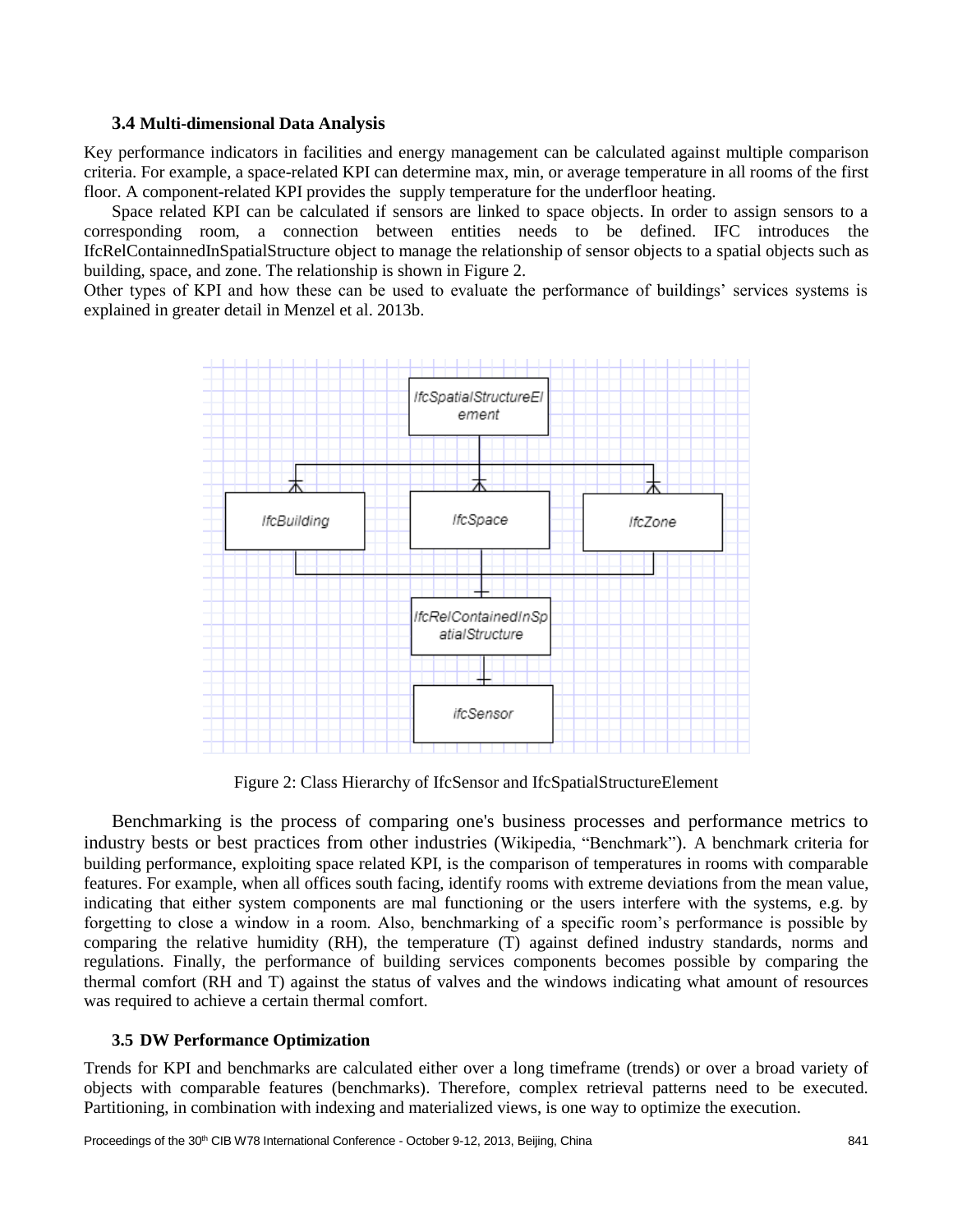Partitioning is a tool to optimize the performance of database and data warehouses from multiple perspectives, such as optimization for extraction, transformation and loading (ETL) process; or optimization for execution of search algorithms. In general, one can distinguish between vertical and horizontal partitioning.

Horizontal partitioning means that data will be split into individually accessible blocks and thus, the execution time for the calculation of "sub-totals" will decrease. Vertical partitioning means that the size of a tuple is reduced by dividing the columns into domain-specific "blocks". Again, the read time is decreased.

### **3.6 DW Cube**

An OLAP (online analytical processing) cube is a technology that stores data in an optimized way to provide quick response to queries by dimension and measure (Wikipedia, "OLAP Cube"). A cube's structure and preaggregation allows it to provide very fast responses to queries that would have required reading, grouping and summarizing millions of rows of relational star-schema data. In order to implement a cube, several data warehouse technologies need to be in place as they represent the foundation of the cube.

The following listed requirements are necessary to implement the cube in an IFC-compatible database.

- Fact table needs to have a primary key (PK) set and for each dimension a foreign key (FK) which pointing to the dimension table is required.
- Each dimensional table needs a primary key.
- A time dimension has to exist and linked by PK/FK to fact table.

An example for the creation of a time dimensional cube is given in the following section. For simplicity, only the objects and columns with data of interest are explained below. Table 3 (below) presents the structure of the Fact Data Table Ifcits\_SenorPHistory. This fact table has a primary key ( reading ID) and a foreign key (ID) linking it to a second table called ifc\_IrregularTimeSeriesValue.

| Table 5. Pact table, for integular IT Cits Sellsoft History |                       |                          |
|-------------------------------------------------------------|-----------------------|--------------------------|
| <b>Attribute Name</b>                                       | <b>Attribute Type</b> | <b>Comment</b>           |
| <b>READINGID</b>                                            | <b>NUMBER</b>         | Unique reading ID        |
| <b>TIMESTAMP</b>                                            | TIMESTAMP(6)          | Timestamp of measurement |
| <b>VALUE</b>                                                | <b>NUMBER</b>         | Recorded value           |
| <b>DIRECTION</b>                                            | VARCHAR2(20 BYTE)     | Not needed               |
| <b>QUALITY</b>                                              | VARCHAR2(20 BYTE)     |                          |
| <b>STATUS</b>                                               | VARCHAR2(20 BYTE)     |                          |
| ID                                                          | VARCHAR2(20 BYTE)     | FK for Sensor/Meter ID   |

# Table 3: Fact table, for Irregular IFCits\_SensorPHistory

Table 4 (below) represents the ifcIrregularTimeSeriesValue-object which can be used to manage multiple partitions of sensor readings.

| Table 4: Table if cIrregularTimeSeriesValue managing partitions of the Fact Tables |
|------------------------------------------------------------------------------------|
|                                                                                    |

| <b>Attribute Name</b>         | <b>Attribute Type</b> | <b>Comment</b>                            |
|-------------------------------|-----------------------|-------------------------------------------|
| ID $(PK)$                     | VARCHAR2(20 BYTE)     | Sensor/Meter ID                           |
| <b>DESCRIPTION</b>            | VARCHAR2(255 BYTE)    | Description of the Sensor/Meter           |
| <b>STARTTIME</b>              | TIMESTAMP(6)          | Time of first reading                     |
| <b>ENDTIME</b>                | TIMESTAMP(6)          | Time of last reading                      |
| <b>TIMESERIESDATATYPE</b>     | VARCHAR2(50 BYTE)     |                                           |
| <b>DATAORIGIN</b>             | VARCHAR2(50 BYTE)     | measured                                  |
| <b>USAGEDEFINEDDATAORIGIN</b> | VARCHAR2(20 BYTE)     |                                           |
| <b>UNIT</b>                   | VARCHAR2(50 BYTE)     |                                           |
| <b>VALUE</b>                  | VARCHAR2(255 BYTE)    | Name of "Partition" (instance of table 3) |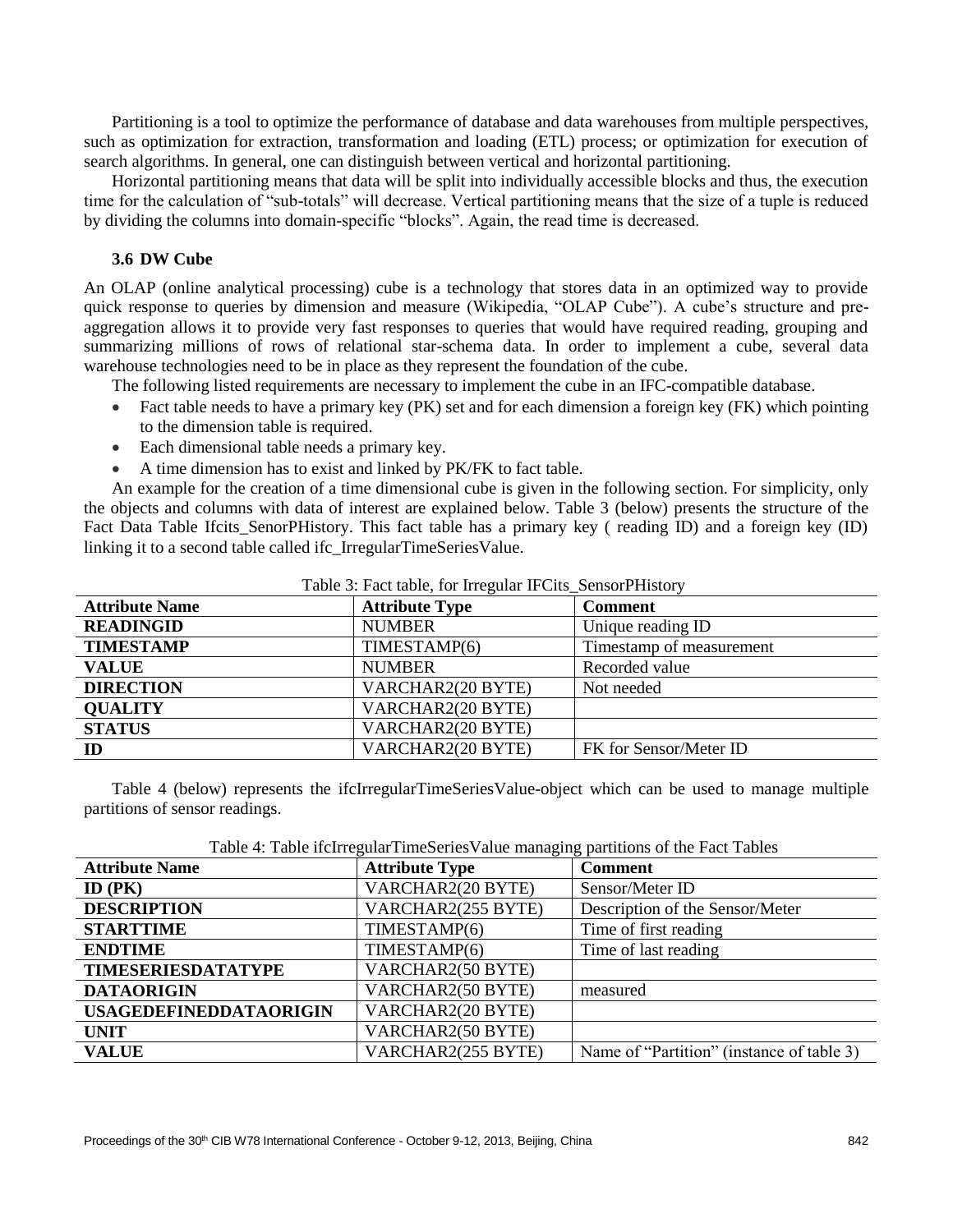The Time Dimension is usually considered as a "standard dimension" which needs to be included in each DW-application. Therefore, an information object for this Dimension needs to be added. This information object is not part of the IFC-schema. It needs to be created in order to provide the required information to support "drilldown or roll-up operations" within the cube.

The DW developers need to define to up to which granularity the cube supports a drill down of data. For each period of time, the time table also needs to hold the start and the end. The Time Dimension table is created as presented in Table 5. Day\_KEY is the primary key in the Time Dimension table.

| <b>Column Name</b>                | rapic 9: Dimensional Table (Third Dimension)<br><b>Column Data Type</b> | <b>Stored Information</b>        |
|-----------------------------------|-------------------------------------------------------------------------|----------------------------------|
| DAY KEY (PK)                      | <b>DATE</b>                                                             | <b>Unique Day String</b>         |
| <b>CALENDAR_YEAR_ID</b>           | VARCHAR2(30 BYTE)                                                       | String describing the year       |
| <b>CALENDAR_YEAR_NAME</b>         | VARCHAR2(40 BYTE)                                                       | String describing the year       |
| <b>CALENDAR_YEAR_TIME_SPAN</b>    | <b>NUMBER</b>                                                           | Time span of the year in days    |
| <b>CALENDAR_YEAR_END_DATE</b>     | <b>DATE</b>                                                             | Last day of the year             |
| <b>CALENDAR_QUARTER_ID</b>        | VARCHAR2(30 BYTE)                                                       | String describing the quarter    |
| <b>CALENDAR_QUARTER_NAME</b>      | VARCHAR2(40 BYTE)                                                       | String describing the quarter    |
| <b>CALENDAR_QUARTER_TIME_SPAN</b> | <b>NUMBER</b>                                                           | Time span of the quarter in days |
| <b>CALENDAR_QUARTER_END_DATE</b>  | <b>DATE</b>                                                             | Last day of the quarter          |
| <b>MONTH ID</b>                   | VARCHAR2(30 BYTE)                                                       | String describing the month      |
| <b>MONTH_NAME</b>                 | VARCHAR2(40 BYTE)                                                       | String describing the month      |
| <b>MONTH_TIME_SPAN</b>            | <b>NUMBER</b>                                                           | Time span of the month in days   |
| <b>MONTH_END_DATE</b>             | <b>DATE</b>                                                             | Last day of the month            |
| <b>WEEK_ID</b>                    | VARCHAR2(30 BYTE)                                                       | String describing the week       |
| <b>WEEK_NAME</b>                  | VARCHAR2(40 BYTE)                                                       | String describing the week       |
| <b>WEEK_END_DATE</b>              | <b>DATE</b>                                                             | Time span of the week in days    |
| <b>WEEK TIME SPAN</b>             | <b>NUMBER</b>                                                           | Last day of the week             |

Table 5: Dimensional Table (Time Dimension)

A hierarchy has to be defined for each dimension (the time dimension contains Year, Quarter, Month or Week). Figure 3 presents how the time dimension is modeled in Oracle's Analytical Workspace Manager (AWM).

| TIME <sub>2</sub>   | Source Column                                           |
|---------------------|---------------------------------------------------------|
| <b>EHIERARCHIES</b> |                                                         |
| ⊟TIM H              |                                                         |
| EIYEAR              |                                                         |
| Member              | IFC_UCC_DW.TIMEDIM.CALENDAR_YEAR_ID                     |
| LONG DESCRIPTION    | IFC UCC DW.TIMEDIM.CALENDAR YEAR NAME                   |
|                     | SHORT_DESCRIPTION IFC_UCC_DW.TIMEDIM.CALENDAR_YEAR_NAME |
| END DATE            | IFC_UCC_DW.TIMEDIM.CALENDAR_YEAR_END_DATE               |
| TIME_SPAN           | IFC_UCC_DW.TIMEDIM.CALENDAR_YEAR_TIME_SPAN              |
| <b>EQUARTER</b>     |                                                         |
| Member              | IFC_UCC_DW.TIMEDIM.CALENDAR_QUARTER_ID                  |
| LONG DESCRIPTION    | IFC UCC DW.TIMEDIM.CALENDAR QUARTER NAME                |
|                     |                                                         |
| END_DATE            | IFC_UCC_DW.TIMEDIM.CALENDAR_QUARTER_END_DATE            |
| TIME SPAN           | IFC_UCC_DW.TIMEDIM.CALENDAR_QUARTER_TIME_SPAN           |
| ⊟MONTH              |                                                         |
| Member              | IFC_UCC_DW.TIMEDIM.MONTH_ID                             |
| LONG DESCRIPTION    | IFC UCC DW.TIMEDIM.MONTH NAME                           |
|                     | SHORT_DESCRIPTION IFC_UCC_DW.TIMEDIM.MONTH_NAME         |
| END_DATE            | IFC_UCC_DW.TIMEDIM.MONTH_END_DATE                       |
| TIME SPAN           | IFC UCC DW.TIMEDIM.MONTH TIME SPAN                      |
| <b>EWEEK</b>        |                                                         |
| Member              | IFC UCC DW.TIMEDIM.DAY KEY                              |
| LONG_DESCRIPTION    | IFC_UCC_DW.TIMEDIM.WEEK_NAME                            |
|                     | SHORT_DESCRIPTION IFC_UCC_DW.TIMEDIM.WEEK_NAME          |
| END_DATE            | IFC_UCC_DW.TIMEDIM.WEEK_END_DATE                        |
| TIME SPAN           | IFC_UCC_DW.TIMEDIM.WEEK_TIME_SPAN                       |

Figure 3: Define Cube Hierarchies in AWM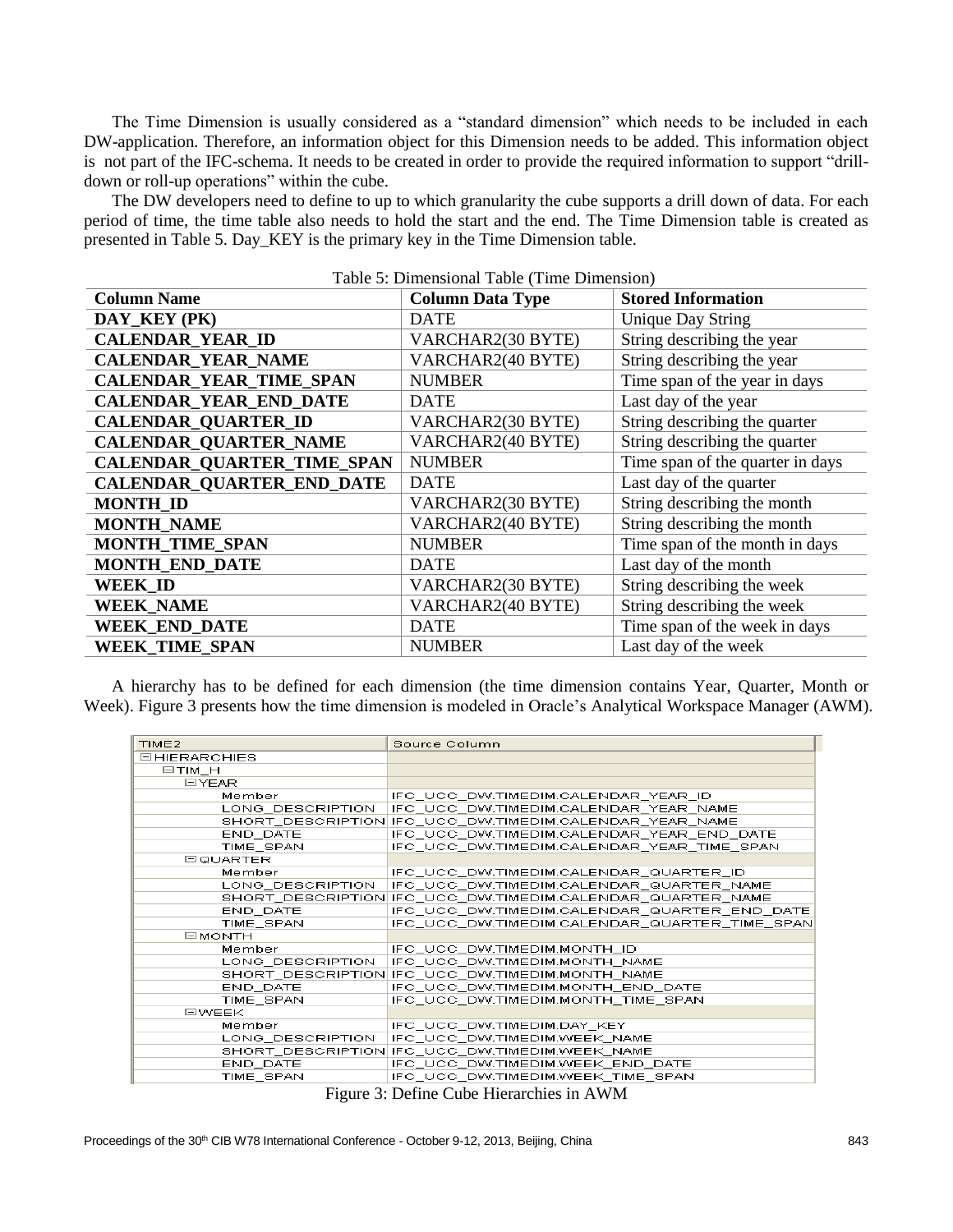# **4. SIMPLE EXAMPLE FOR ANALYSIS**

A DW-cube allows the user to quickly access results from complex retrieval patterns. Examples are the calculation of the total annual energy consumption from smart meter readings with a 15 minutes sampling rate or the determination or average temperatures for a given period of time or more complex KPI as discussed in Menzel et al 2013b. Alone the calculation of the annual energy consumption in the above case requires the reading and addition of 35,040 values. Reading all values will take between 8.76 s (flash with 250 10<sup>-6</sup>s) and 5.8 min. (hard disc with 10 ms access time).

Figure 4 below shows an example of comparing average annual temperatures of 56 rooms of the ERI-building. The response time with DW and flash memory is 0.014 s compare to 8.176 minutes. This trivial example already explains the need for using DW-technology. Furthermore, one can see that the thermal comfort in two rooms can be quickly identified as "deviating from average". Further diagnostics can be triggered.



Figure 4: Cube Output(yearly averages)

# **4.1 Increasing Granularity**

The output of the pre-calculate cube can be rearranged and displayed in various ways using an OnLine Analytical Processing (OLAP) tool. Those tools, such as Oracle's AWM allow quick navigation through the pre-calculated data cubes by changing the scale of one or multiple axis of the data cube.

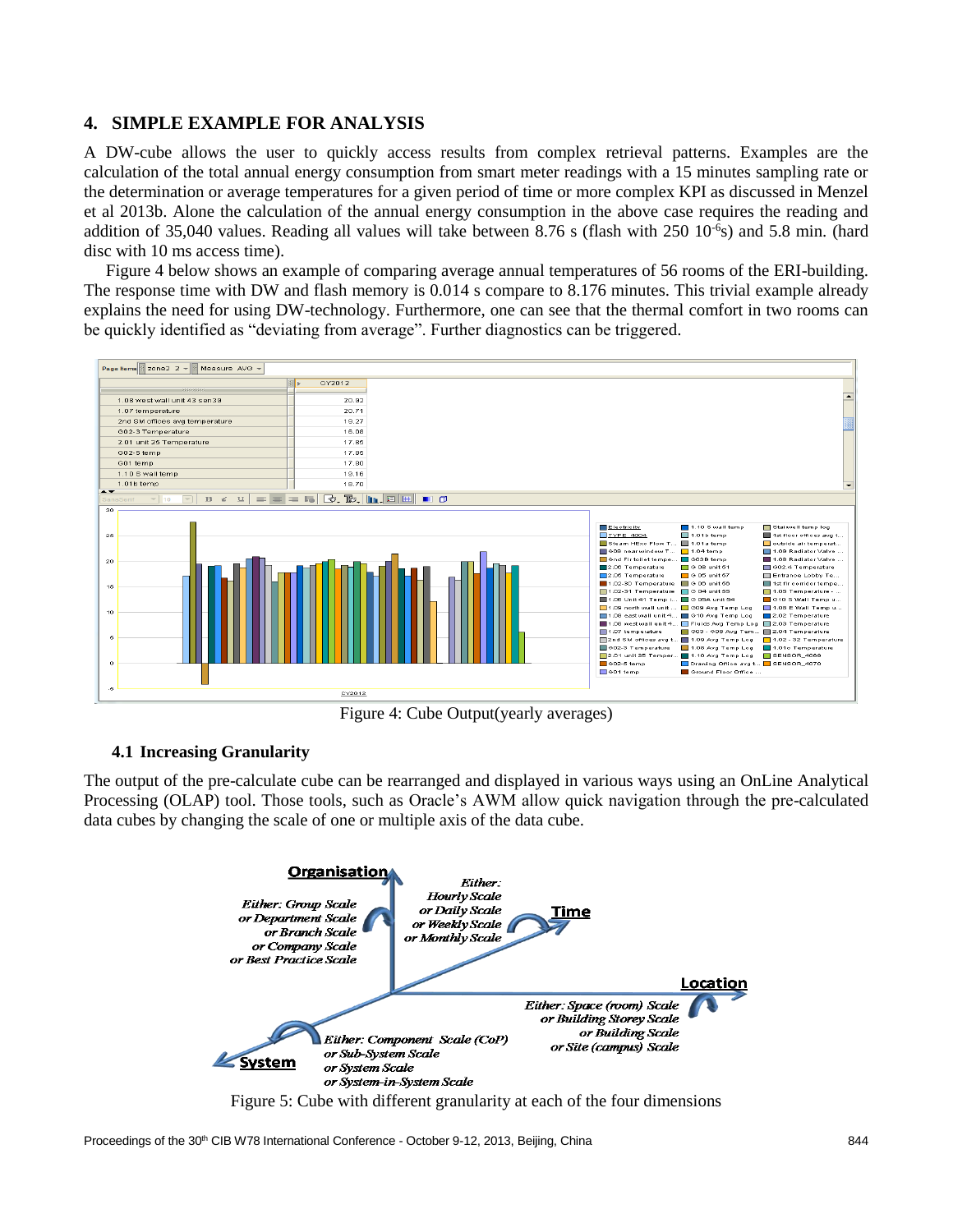#### **4.2 Example for Increased Granularity**

By drilling down in the time dimension the scale of the time axis is now changed from yearly to quarterly. The output for quarterly average temperature data is presented in Figure 6. As one can see the two rooms with nonaverage temperature values can be clearly identified in Quarter 1 and Quarter 2. It appears, that temperatures for quarter 3 are "on average" for all rooms and the temperature in one room is "too high" again in one room in the  $4<sup>th</sup>$ Quarter. A further breakdown on "Weekly", "Daily" or "Hourly" level might help to further diagnose the identified symptoms or anomalies.



Figure 6: Cube Output (quarterly average temperatures for ERI-rooms)

# **5. CONCLUSION AND FURTUREWORK**

This paper provides an overview of the major steps, which have to be considered for the re-engineering of an existing DW solution that aims to improve building performance analysis. It was demonstrated that multidimensional analysis of sensor readings can be improved by better exploiting the semantic richness of available, standard meta-models, such as IFC. Currently, a full re-design of an existing DW schema is executed by the authors, which will focus on developing a smart platform supporting advanced building performance analysis and control.

In a joint effort with representatives from different industry sectors the authors have compiled a set of approximately 15 generic, scalable KPI which can be used to evaluate the performance of buildings, building services systems or single components. The KPI are developed for both, the evaluation of comfort parameters and the resources consumed to provide certain comfort levels.

These KPI are described in one of the technical reports of the EU-FP7 project CAMPUS 21. We envisage to implement the algorithms for calculating these KPI in the second half of the year 2013. The availability of generic, scalable KPI is an essential input for the execution of benchmarks over large groups of buildings with comparable features.

An important pre-requisite for the efficient calculation of the above mentioned KPI is the availability of BIM-data for the categorization and classification (Dimensional Data) of monitoring data (Fact Data), since the "automatic", standardized import of these dimensional data speeds up the ETL and data preprocessing processes.